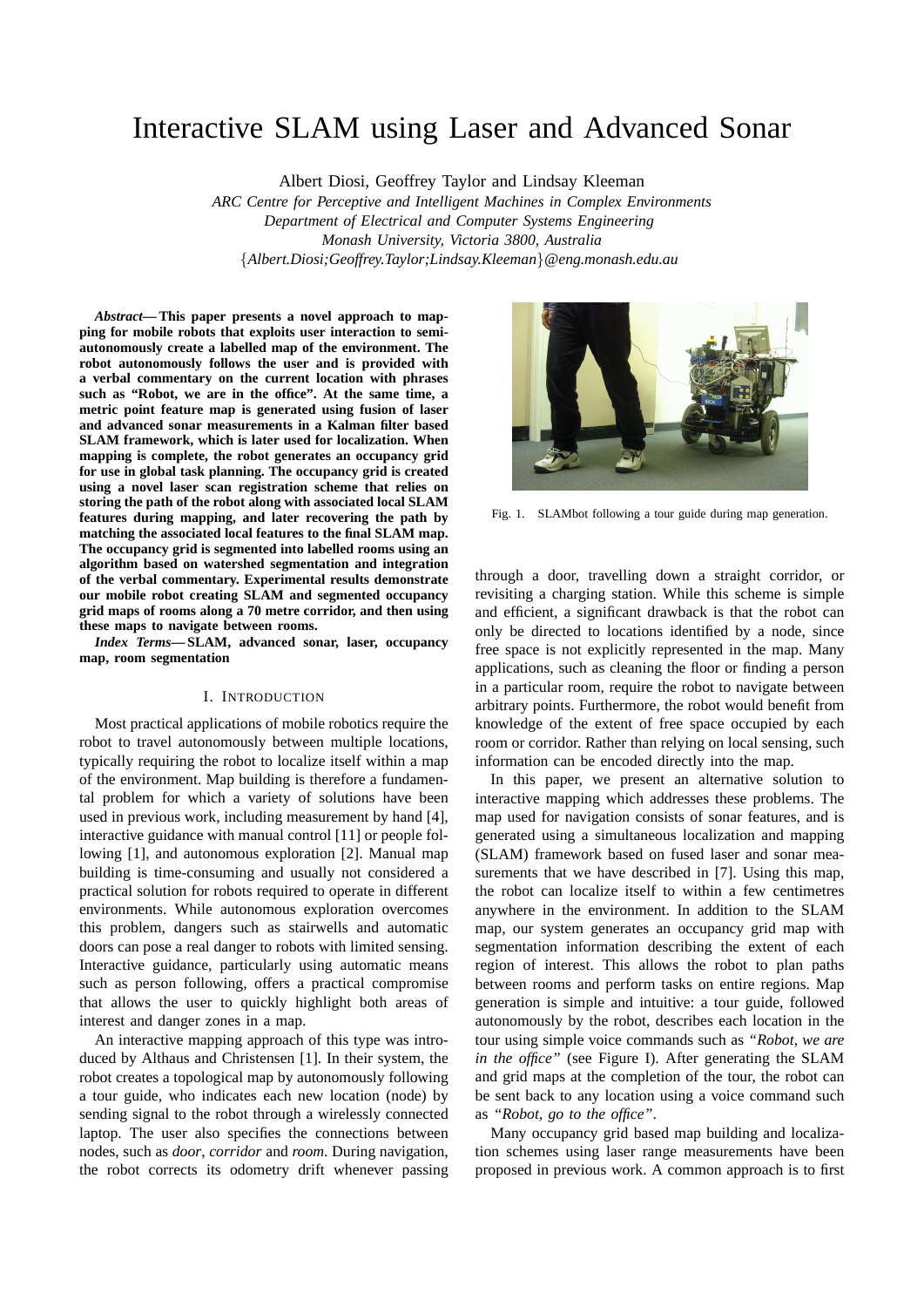generate a laser scan map by matching individual scan collected during map building [10], [15]. The laser scan map is easily converted into a grid map for path planning, and localization is again provided by laser scan matching. An important issues in the scan matching approach to map building is a sensitivity to people and other transient moving objects, which can been addressed by identifying people and removing them from the scan [11].

Bourgault *et al* [2] use a similar mapping scheme to ours, involving two maps: a feature map for accurate localization generated using SLAM, and an occupancy grid for planning and exploration. The occupancy grid is generated by aligning each new laser scan using the current pose of the robot estimated by SLAM. However, the main drawback of this approach is that the SLAM feature map is continuously corrected as features are re-observed, causing the previously estimated path of the robot to become invalid. The result is a smearing of the occupancy grid with reduced certainty about the occupancy of each grid. Our approach overcomes this problem by storing the robot path and laser scans, and only generating the occupancy grid *after* sufficient features have been collected for recovery of the corrected path from a good SLAM map.

Our segmentation algorithm for dividing the occupancy grid into regions such as rooms and corridors is based on the watershed algorithm used in similar work on room segmentation [3], [8]. However, our scheme is the first to introduce an interactive approach to segmentation by integrating room markers generated with verbal commands.

The following section provides an overview of our experimental mobile robot, SLAMbot, and the architecture of the mapping framework. Section III then briefly describes our SLAM approach using fusion of laser and sonar measurements, first described in [6], and introduces our scheme for generating the occupancy grid, including a novel approach to recovering the path of the robot. Section IV follows with details of interactive room segmentation, including people following, verbal marker generation and grid segmentation. Finally, Section V presents experimental results of our system mapping several locations around our labs and using the map to navigate between rooms.

#### II. SYSTEM OVERVIEW

The testbed for our experiments is an in-house built differential drive robot called SLAMbot (see fig. I). Sensing capabilities include odometry, two advanced sonar arrays and a Sick LMS laser range finder. Odometry is based on 2000 count wheel encoders on both driven wheels, which are are polled at 10 ms intervals. The advanced sonar sensors are capable of measuring range and bearing with an standard error of  $0.1°$  and  $0.2$  mm respectively, and classifying sensed targets into *planes*, *right angle corners* and *edges* [13]. The sensors are mounted on panning mechanisms which are continuously swept back and forth in a 270° arc. The Sick LMS200 generates time-of-flight laser scans in a horizontal plane with 0.5° angular resolution and 1 cm range resolution at 36 Hz.

All processing is performed on-board and distributed between a 2.8 GHz hyper-threaded Pentium 4 PC and a 3.0 GHz Pentium 4 laptop, both running Linux. The software is arranged in a three layered architecture from low-level sensing and control to high level planning, with programs at each level communicating through the Sockets API. The lowest level contains a server program that reads and distributes information from sensors, provides closed-loop motor control, and implements low-level path planning and obstacle avoidance using the distance transform [12] in a local  $10\times10$  metre area around the robot. The middle level implements SLAM based on odometry, laser and sonar measurements, stores laser measurements and the robot path during map learning, and generates the occupancy grid when learning is complete. During task execution, the middle level also provides localization information with respect to the generated grid map. Both the lower and middle levels are processed on the desktop PC. Finally the top level, processed on the laptop, implements voice recognition and person following to guide map learning. The IBM ViaVoice API is used for voice recognition, with a simple fixed grammar of commands and locations (*lab*, *office*, etc). During task execution, the top level plans a safe global path using the path transform [17] and generates set-points to guide the robot towards the required goal.

#### III. LOCALIZATION AND MAPPING

Our implementation of SLAM is based on a Kalman filter framework [5] using odometry, laser and advanced sonar and is detailed in [7]. The following is a brief overview of the scheme. The main novelty of our approach is the fusion of laser and advanced sonar measurements to improve the selection of map features. Firstly, laser measurements help to remove phantom sonar features. Then, segmentation of the laser scan into line segments is guided by the detection of sonar corner and edge reflectors, and a right-angle corner model is fitted to the intersection of lines in the laser scan when the presence of a corner is confirmed by sonar. Corner and plane features that are measured by both advanced sonar and laser are fused by weighting the measurements with their information matrices. The laser line segments, fused laser/sonar corners (carrying both position and orientation information) and sonar point features extracted from clusters of edge or corner reflectors occurring near laser line segments (typically corresponding to doorjambs and wall mouldings) are added as features to the SLAM map.

In [7], all processing was performed off-line from log files using Matlab. The version used in the current work implements all measurements except processing of line segments by the Kalman filter. The system has been rewritten in C and is now capable of real-time on-board SLAM with at least 300 point landmarks. Due to the absence of line features, the current implementation is likely to have difficulty localizing is areas with few corners or edges (ie. long corridors with flat walls), but this has yet to cause problems in practice. In future work, we intend to add line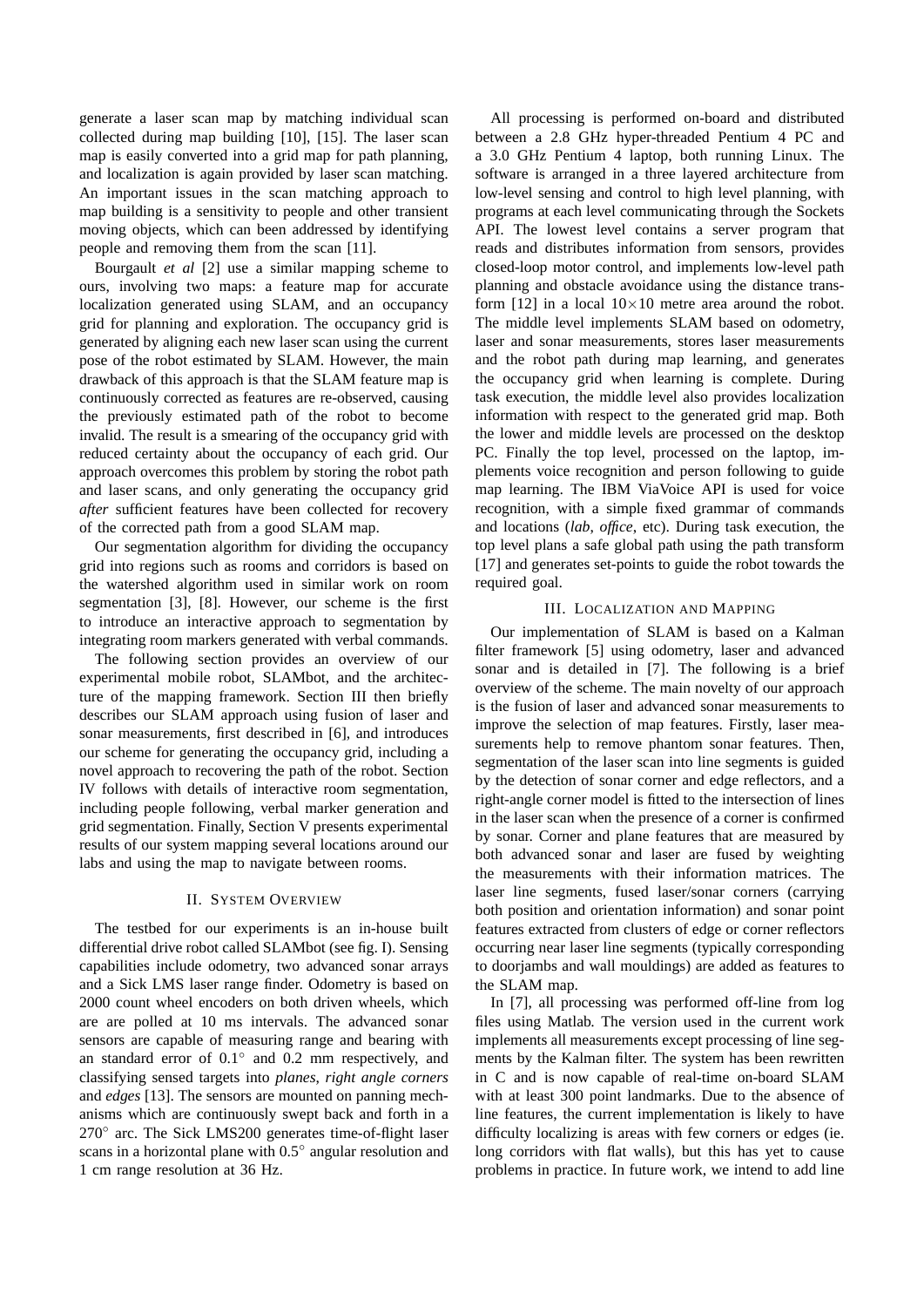

Fig. 2. Path correction using scan matching with local features.

features to our real-time implementation, as well as a loopclosing algorithm.

# *A. Path Tracking*

While the sparse point features map created by SLAM provides accurate localization, global path planning and obstacle avoidance with the commonly used distance transform based algorithms require an accurate occupancy grid representation of the environment. If the pose of the robot in a static environment is accurately known at all times, generating an occupancy grid using registered laser scans is a trivial problem. We now present a method to accurately recover the path of the robot to generate such a grid.

Registration of laser scans using SLAM based on-thefly estimation of the current robot position to generate an occupancy grid was demonstrated in [2]. As noted earlier, problems with this approach arise when features are reobserved and the entire map is updated. For example, consider a robot travelling to the end of a long corridor and returning while suffering from odometry drift in process. As the robot re-observers a map feature near the initial position, the robot pose, feature location, and location of all correlated features in the map will be updated. For a typical corridor of 40 metres or so in length, even a small angular correction by the robot at one end may cause correlated features at the other end to be corrected by a shift of several metres. Such a shift causes a serious divergence between the feature map and occupancy grid.

To address this problem, an alternative approach involves periodically recording the robot pose and associated laser scan during mapping and delaying grid generation until the SLAM map has sufficiently converged so that the entire path can be corrected. One way to achieve this is to periodically store the robot pose in the Kalman filter state vector, so that the stored robot path is automatically corrected each time the map is updated [9]. However, increasing size of the state vector has the undesirable effect of increasing the filter update time.

In this paper, we propose an alternative solution inspired by scan matching and illustrated in Figure 2. Based on the reasonable assumption that the SLAM map is always locally correct, our approach is to associate the periodically stored robot pose with local point features. As the map is updated, the path is also corrected provided the local configuration of point features does not change significantly. The scheme is implemented as follows: for every 1 meter of travel or change in orientation of the robot by 30◦ , the most recent laser scan is stored together with the position of point features in the local neighbourhood, expressed in the local robot frame. Information about feature correspondence is also stored to ease association in the reconstruction stage. To recover the stored position of the robot at a later time, a process identical to scan matching is adopted. Assuming the correspondence between two or more local features (shown as circles in Figure 2) and map points (shown as error ellipses) is known, the equations described in [14] (Appendix C) are applied to recover the pose of the robot in the SLAM map. The accuracy of the result increases as more features are used, since the local configuration of points is likely to change between initially storing the path and the final SLAM map.

#### *B. Occupancy grid generation*

After correcting the complete path of the robot in the SLAM map by applying the process described above, the registered laser scans can be assembled into an occupancy grid. The first step in grid generation is to find a suitable rotation of the SLAM map to minimize the required number of grid cells. This not only reduces the memory requirements of the occupancy, but also minimizes the computational expense of path planning since fewer cells need to be examined in the computation of the distance transform. The required orientation is found using an approximate numerical solution, by rotating the path from 0 to 90◦ in 5 ◦ steps and choosing the orientation that minimizes the area of a rectangular bounding box. The stored robot path and registered laser scans are all rotated by this angle to align with the frame of the occupancy grid.

To calculate the occupancy values, each cell is initially set to a value of zero (occupied). Free space is then "carved" out as laser scans are processed by incrementing the value of each cell for every laser beam passing through it. To minimize the effect of orientation error, laser beams are only traced to a maximum range of 7 metres. After all scans have been processed, a fixed threshold is applied to determine whether the count in each cell is sufficiently high to consider it unoccupied. This accumulation and thresholding process ensures that the effect of time registration errors between stored laser scans and robot positions (or similar sources of error) is minimized.

While the above scheme is less sophisticated than alternative frameworks such as the probabilistic occupancy grid used in [2], the result is sufficient for path planning. In practice, the accuracy of the occupancy grid is limited only by the accuracy of the SLAM map. Furthermore, our approach does not require special attention to be paid to moving objects, unlike the scan matching algorithm described in [11]. However, the main advantage of our approach is computational efficiency: path correction and occupancy map generation for about 700 path points/laser scans requires only 1.4 seconds of on-board processing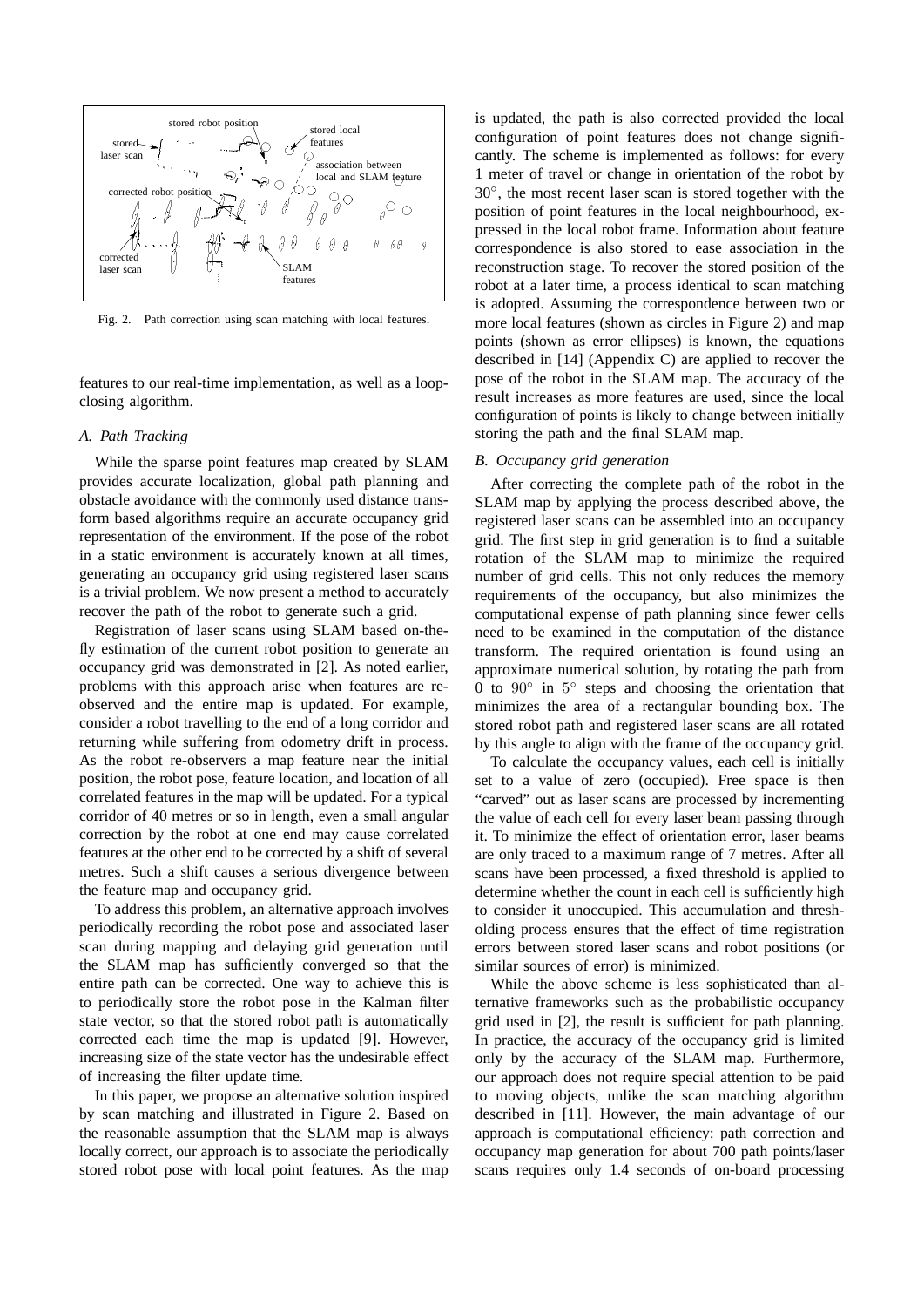

Fig. 3. People tracking in a segmented laser scan. The tracked person indicated by large circle and robot position/bearing shown by arrow.

time. This suggests the possibility of generating smaller grid maps on-the-fly during map learning.

# IV. INTERACTIVE ROOM SEGMENTATION

Interactive segmentation of the map into labelled rooms is a two stage process. First, the user places virtual markers in the map by verbally describing each location during map building. The markers are then used to guide a watershed segmentation of the grid map to identify complete rooms. The details of each stage are described below.

## *A. People Tracking and Marker Placement*

Our people tracking scheme is illustrated in Figure 3. First, the laser scan is segmented at jumps in adjacent range samples greater than a fixed threshold (depth discontinuities). Segments are labelled as leg candidates if the distance between end-points falls within the range of expected leg diameters, and four such candidates are shown in Figure 3 (small circles). Finally, pairs of leg candidates are labelled as possible people when the distance between candidates conforms to the expected leg separation, and the position of the person is calculated as the centroid of range samples. Tracking is initialized by selecting the person closest to the robot, and the candidate nearest the previous position is tracked for each new scan. Tracking is reinitialized if the motion between scans exceeds a threshold, no people candidates are found, or the user provides a verbal reset command.

During interactive map building, the robot is driven towards the tracked person with a new set-point generated every second, and the user describes the each location using verbal phrases such as *"Robot, we are in the office"*. With each new phrase, the robot creates a marker storing the identity of the room, the range and bearing to the tracked person in the robot frame, and a timestamp. For effective room segmentation, markers need only be placed near both sides of a boundary between rooms (such as a door). When all rooms have been visited, the user issues the verbal command *"Robot, mapping complete"* to indicate that a grid map and registered path should now be generated. Room markers are transformed to the grid map by searching for the nearest (in time) robot location in the registered path, and adding the stored relative range and bearing of the marker.



Fig. 4. Watershed-based room segmentation: distance transform (top), watershed (middle) and marker-guided merging (bottom, room markers indicated with unique symbols).

## *B. Marker-Guided Room Segmentation*

Segmentation of the gridmap into labelled rooms is based on the conventional watershed algorithm for binary images [16], modified to guide the merging stage with room markers. The segmentation process is illustrated in Figure 4. Taking the occupied cells of the grid as goal points, a distance transform is applied to free cells and the result is smoothed to reduce artifacts of the rectilinear grid (Figure 4, top). To calculate the watershed segmentation, the distance transform is traced uphill from each free cell to the first local maxima, typically near the centre of the room. All free cells leading to the same local maxima (or connected group of local maxima) are labelled as belonging to the same segment. A typical watershed segmentation result is shown in Figure 4 (middle).

The watershed algorithm typically over-segments a nonconvex map, and subsequent merging is guided by the interactively placed markers (shown with unique symbols for each room in Figure 4). In this process, each segment containing a marker is first labelled as belonging to the associated room, and the remaining unlabelled segments are then iteratively merged with neighbouring labelled segments. At each iteration, the pair of segments that minimize the distance between the centroid of the unlabelled region and the closest marker in the labelled region are merged. The typical result of the final room segmentation is shown in Figure 4 (bottom). Assuming the rooms are roughly convex and without holes, the centroid of each room is calculated as a goal for future path planning.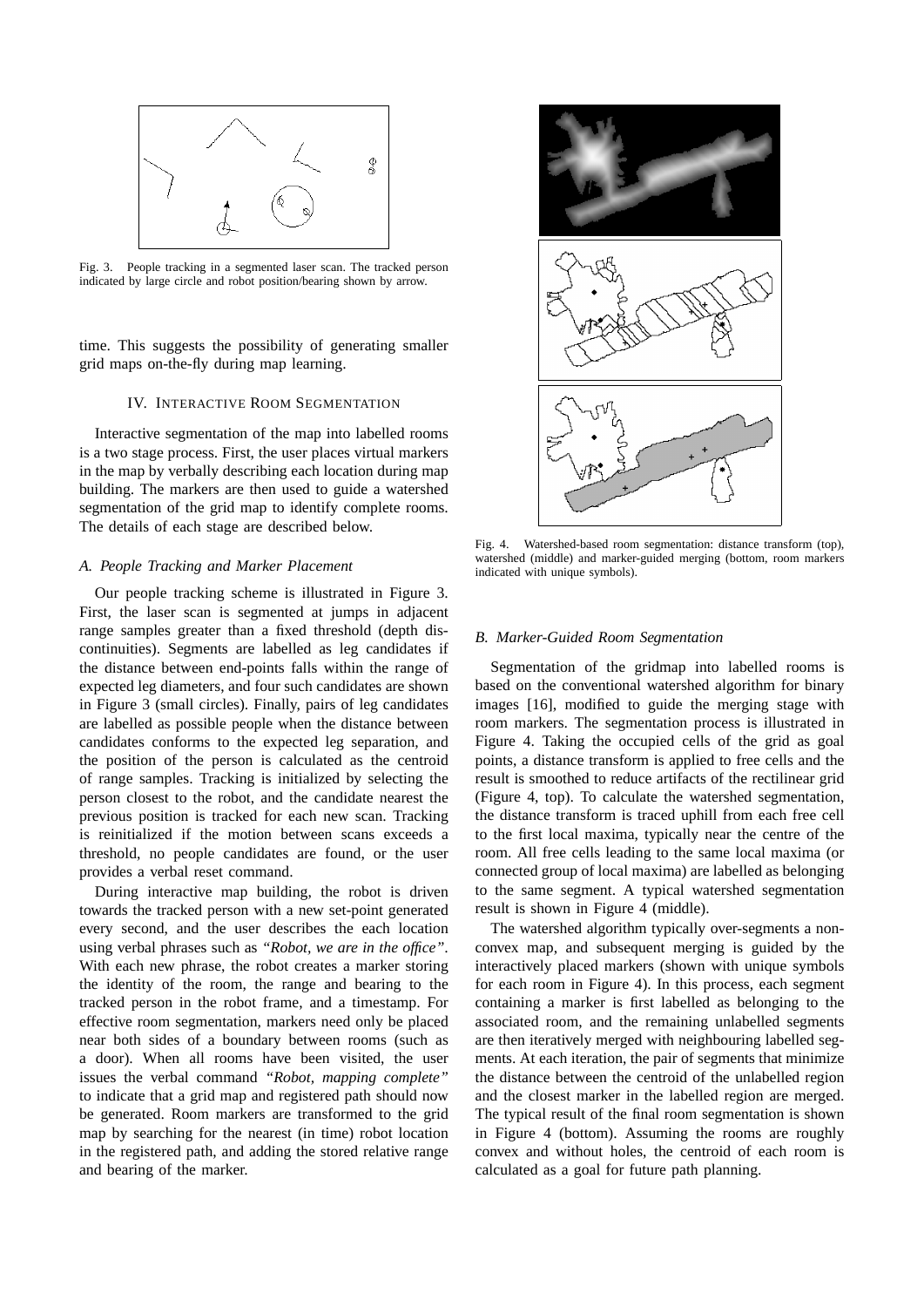# V. EXPERIMENTAL RESULTS

To demonstrate the validity of the interactive SLAM framework proposed in this paper, SLAMbot was given the task of mapping and navigating between rooms along a 70 metre corridor in the vicinity of our lab. The mapping phase commenced with the tour guide issuing the vocal command *"Robot, follow me"* via a wired headset. The robot then followed the guide around the building, and vocal descriptions such as *"Robot, we are in the office"* were provided as each new area was visited. Six distinct labels were used to describe the regions in the map (see Figure 8): *lab*, *corridor*, *office*, *stairwell*, *kitchen* and *foyer*.

To ensure the generation of an accurate SLAM map, the corridor was traversed multiple times, visiting each location at least twice. It should be noted that the robot did not actually enter the office or stairwell due to the wheelbase being wider than the door frames, but these locations could nevertheless be mapped from the door. After completing two rounds of the map, the robot was issued with the vocal command *"Robot, mapping complete"* which caused the SLAM map to be finalized and triggered the path correction, occupancy map generation and room segmentation algorithms to be applied to the logged data.

The point landmarks in the final SLAM map are shown in Figure 5. Figure 6 plots the stored laser scans (used for occupancy grid generation) overlaid on the uncorrected robot path generated by SLAM. The necessity of path correction is clearly demonstrated by this result. It can be seen that the ends of the corridor appear twice in the map (once for each visit to these locations), which would lead to an inaccurate and unusable occupancy grid. Figure 7 shows the laser scans overlaid on the corrected robot path obtained by applying the scan matching scheme described in Section III-A, which demonstrates a significant improvement over Figure 6. Any remaining mis-alignment of scans is most likely caused by poor time registration of odometry and laser scans (a 100 ms time registration error at the robot's maximum angular velocity of 40°/s results in a 4° error). Finally, the occupancy grid generated using the process in Section III-B is shown in Figure 8, with unoccupied space segmented into the six areas described above. The markers used to guide the segmentation are indicated on the map with unique symbol for each area.

Following map generation, the robot automatically entered navigation mode, and was issued with a voice command *"Robot, go to the office"*. The global path generated using the path transform between the initial position in the lab and the target location at the centre of the office is shown in Figure 8, and the task was successfully completed (with the robot stopping at the door of the office).

## VI. SUMMARY AND FUTURE WORK

We have presented an interactive framework that enables a robot to generate a segmented metric map of an environment by following a tour guide and storing virtual location markers created through verbal commands. Throughout the mapping process, the robot performs Kalman filter based SLAM using a novel fusion of advanced sonar and laser measurements. Two maps are generated at the completion of the mapping process: a SLAM map consisting of point features used for localization, and an occupancy grid for task planning. Generation of an accurate occupancy grid is central to our framework, and has been addressed with the development of a novel technique for laser scan registration. During mapping, the location of the robot and an associated laser scan are periodically recorded, along with several local features in the current SLAM map. The path of the robot can then be later recovered by matching the stored local features to points in the final SLAM map using a modification of the laser scan matching algorithm. An accurate occupancy grid is recovered by overlaying the laser scans on the robot path corrected with respect to the SLAM map. Experimental results have demonstrated the necessity of path correction, and verify that our approach generates accurate occupancy grids.

This paper has also introduced a novel method for interactive segmentation of the occupancy grid into rooms, corridors and other regions. The algorithm is based on a watershed segmentation with an additional merging stage guided by the verbally generated location markers. This approach was successfully demonstrated to segment the map of a large office building into six labelled regions. The segmented map was used to plan a path between rooms, but knowledge of the extent of free space in each room could also be utilized for more sophisticated tasks such as floor cleaning or searching for an object in a particular room.

The main limitation of our implementation is the computational complexity of  $O(n^2)$  for the covariance update, which limits the number of landmarks that can be handled by SLAM in real-time (this problem is not encountered in the topological mapping approach used in [1]). However, we have successfully demonstrated real-time SLAM with up to 300 landmarks, which is sufficient for medium sized maps. Furthermore, this constraint is lessened by the continuing increase in available computing power.

In future work, we intend to extend the system by implementing a global localization strategy to determine the pose of the robot anywhere in the SLAM map. Furthermore, visual sensing could lead to a number of improvements by providing additional features for both SLAM and person following. Face detection could allow the robot to direct a microphone towards the user and thus do away with the current requirement of a wired headset. Finally, a smaller robot is currently in development that will have the ability to access a greater number of rooms around our lab.

#### **ACKNOWLEDGMENTS**

This work was supported by the Australian Research Council funded Centre for Perceptive and Intelligent Machines in Complex Environments. We also gratefully acknowledge Steve Armstrong for technical support.

#### **REFERENCES**

[1] P. Althaus and H. I. Christensen. Automatic map acquisition for navigation in domestic environments. In *Proc. of the 2003 IEEE Int. Conf. on Robotics and Aut.* IEEE, 2003.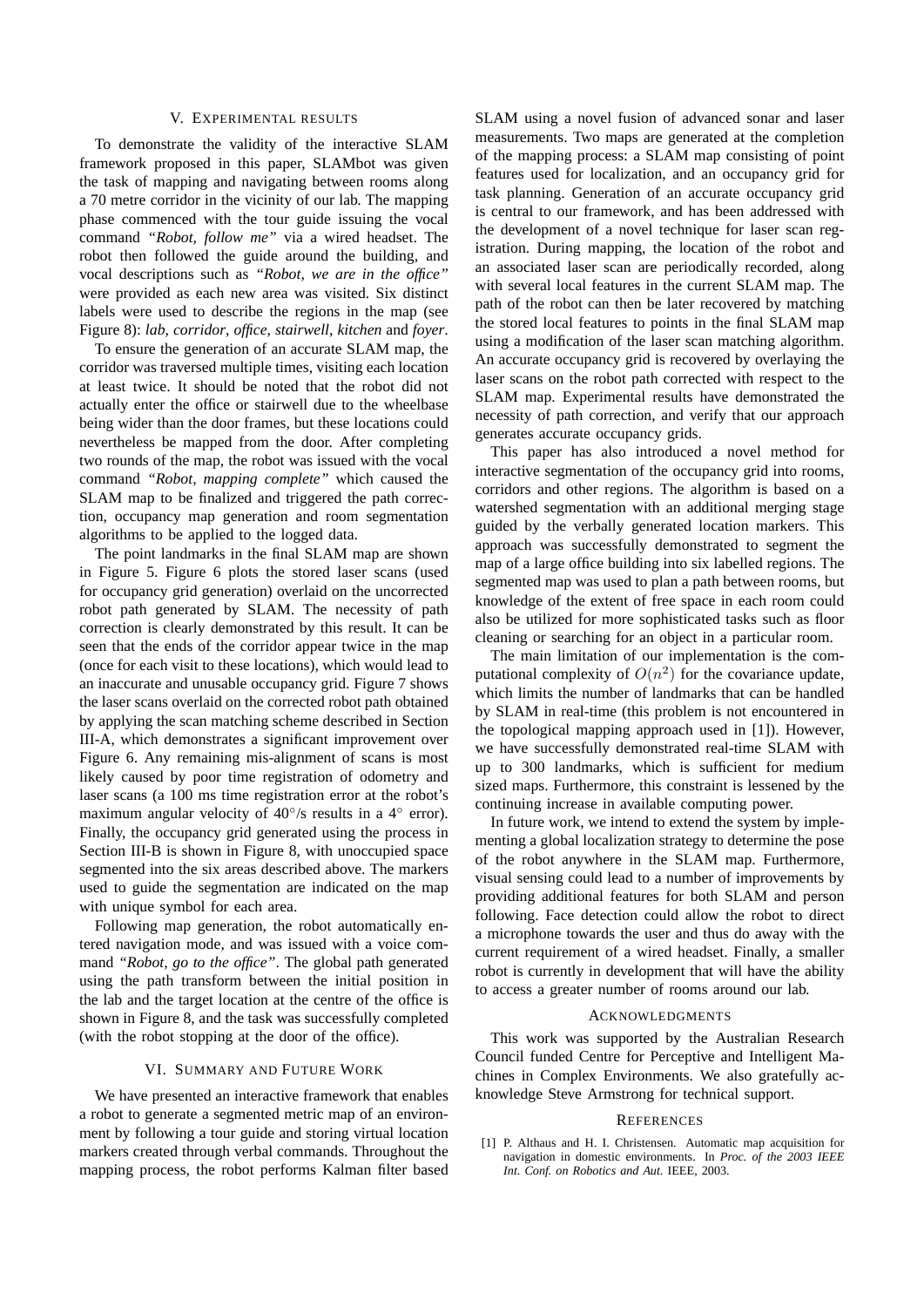

Fig. 5. Point features in final SLAM map for corridor experiment.



Fig. 6. Laser scans overlaid on uncorrected robot path.



Fig. 7. Registered laser scans overlaid on corrected robot path.



Fig. 8. Room segmentation and path planning (room markers indicated with different symbols).

- [2] F. Bourgault, A. A. Makarenko, and S. B. Williams. Information based adaptive robotic exploration. In *Proceedings of Int. Rob. and Syst.* IEEE, 2002.
- [3] P. Buschka and A. Saffiotti. A virtual sensor for room detection. In *Int. Conf. on Intel. Rob. and Systems*. IEEE, 2002.
- [4] I. J. Cox. Blanche–an experiment in guidance and navigation of an autonomous robot vehicle. *IEEE Transactions on Robotics and Automation*, 7(2):193–203, april 1991.
- [5] A. Davison. *Mobile Robot Navigation Using Active Vision*. PhD thesis, University of Oxford, 1998.
- [6] A. Diosi and L. Kleeman. Uncertainty of line segments extracted from static sick pls laser scans. Technical Report MECSE-26-2003, Intelligent Robotics Research Centre, Monash University, 2003. Available: http://www.ds.eng.monash.edu.au/techrep/reports/.
- [7] A. Diosi and L. Kleeman. Advanced sonar and laser range finder fusion for simultaneous localization and mapping. In *IROS'04*. IEEE, 2004.
- [8] E. Fabrizi and A. Saffiotti. Extrating topology-based maps from gridmaps. In *International Conference on Robotics and Automation*. IEEE, 2000.